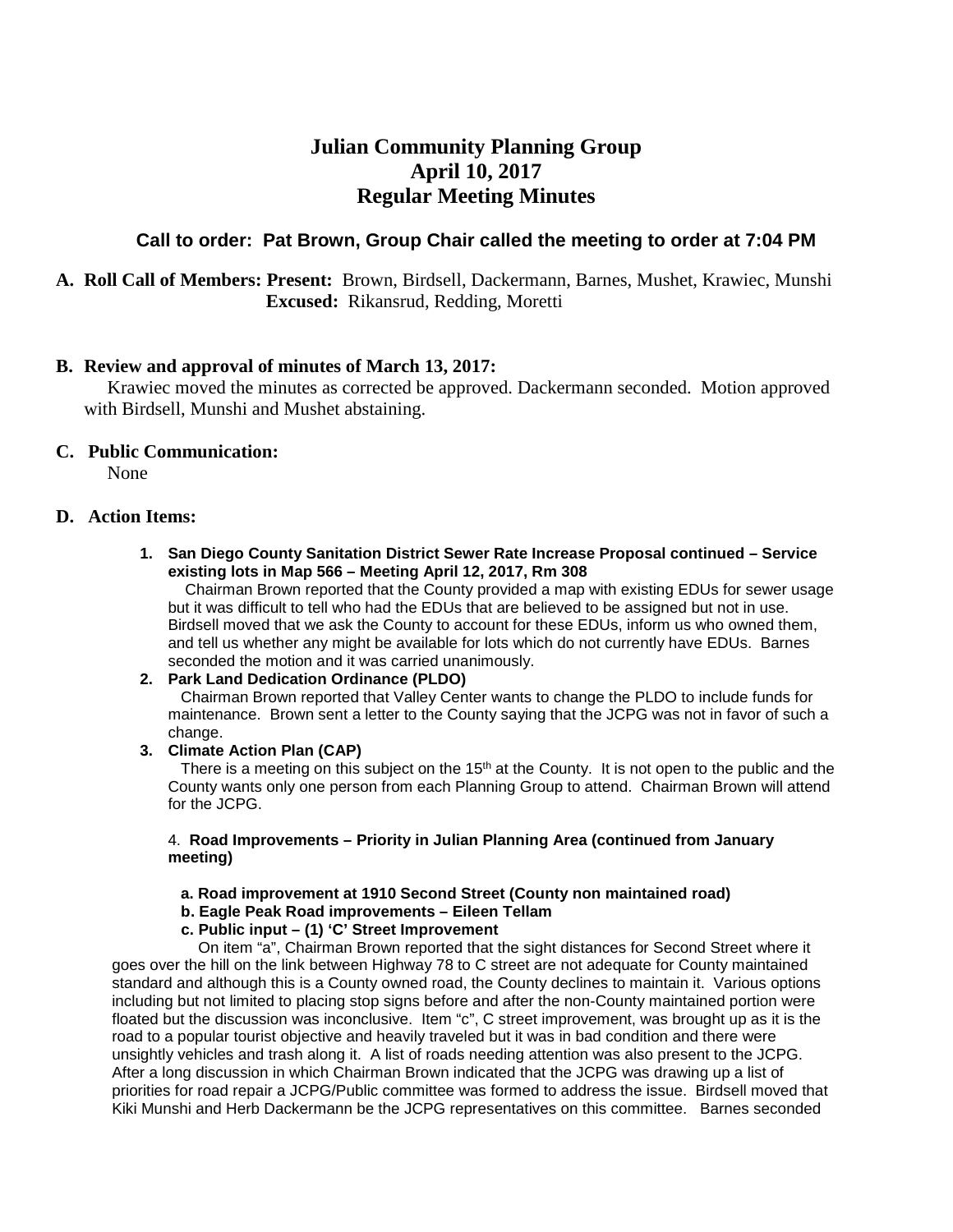the motion and it was carried unanimously. Katie Morales, Jim Brinson and Hans Hollenbeck will be public members.

## **5. Forest Conservation Initiative Lands GPA**

The Supervisors have approved this and it will be removed from the Agenda.

#### **6. Joel Anderson, Senator, California 38th District – Meeting to discuss issues?**

Lynn Jarman reported from the audience that she had had several cordial and fruitful discussion with Anderson's office. He would like to have a meeting in Julian, preferably on a Saturday morning, if we could gather 30-40 people; alternatively a small group could meet him in his office. Munshi moved that we incite Anderson to Julian and that Jarman be the contact person in this matter. **(WHO SECONDED?)** It was suggested that Jarman identify several dates on which either the Town Hall or the Library would be free to present to Anderson. Jarman volunteered to write an article for the Julian News once a date was identified and added that the Friends of the Library would also publicize the meeting.

## **7. Comprehensive Renewable Energy Plan**

No information, leave on agenda.

# **8. Ground Water Policy and ground water information**

This item was discussed. No action taken.

# **9. Santa Ysabel Nature Center**

 Chairman Brown reported that he had sent a letter to the County expressing the JCPG's opposition to the placement of the parking lot as it, and the road leading to it, in the Santa Ysabel meadow would be visually unpleasant. The County declined to change its plans. Birdsell moved that our letter with the County's comments in response be sent to Diane Jacob along with a map illustrating our suggested alternative. Munshi seconded the motion and it was carried unanimously.

#### **E. Group Business**

#### **1. Announcements and correspondence received**

 Chairman Brown received a packet of materials on the census and summarized some of the County projections for Julian.

#### **2. Discussion items**

#### **a. Financial Disclosure Form**

These have been completed by all on the Board.

#### **3. Subcommittee reports**

 **San Dieguito River Valley Park Citizens Advisory Committee (Herb Dackermann)**  Nothing to report

#### **4. Meeting Updates a. BOS and PC Hearings**

Nothing to report

#### **b. Future Group Meeting Dates**

May 8th, 2017

#### **F. Adjournment**

Munshi moved the meeting be adjourned, Birdsell seconded the motion and it was carried unanimously